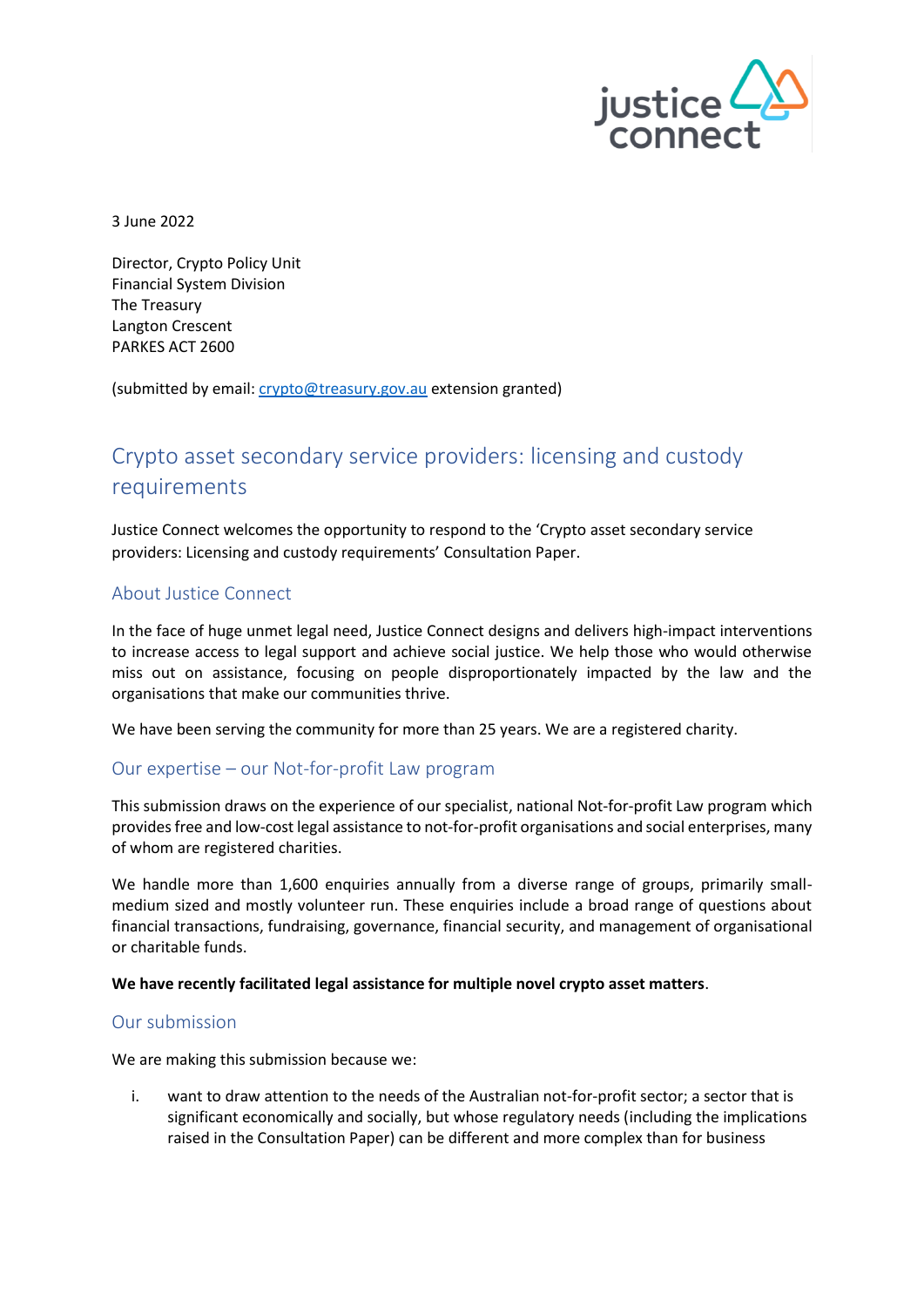

- ii. have been able to draw on assistance from our member firms who have expertise in this emerging legal space (and who have already provided pro bono assistance to those who have come to our service for help) and from our academic colleagues
- iii. are of the view that not-for-profits should be enabled to participate in the digital economy but are concerned that not-for-profits sometimes need bespoke policies and regulations (different to business), and
- iv. there is a higher level of risk posed to the not-for-profit sector and greater potential (flowon) of public harm given the nature of the services they provide.

# Needs of the not-for-profit sector in receiving and using crypto assets

It is our view that the proposed token mapping exercise must account for the uses of crypto assets by the not-for-profit sector.

As a starting point, we note the following (non-exhaustive) uses of crypto assets by the sector:

- i. receiving donations in crypto assets
- ii. being paid for services (e.g. training) in crypto assets
- iii. making payments, including to staff and contactors, or securing contractual obligations with crypto assets, and
- iv. using crypto assets as part of a strategic investment portfolio.

### *The not-for-profit sector's interaction with crypto assets is different from the business sector*

Most of the not-for-profit sector will passively, rather than pro-actively, increasingly engage with crypto assets. This is because not-for-profits will more often find themselves being asked to accept donations or payments via crypto assets. Not-for-profits will not want to turn away new and valid sources of funds that can be used to further their purposes.

Lack of certainty could see not-for-profits needlessly reject valid sources of funds when funds are so often scarce. This will undermine their ability to deliver on their purposes and for their communities.

### *There are governance and risk management considerations for not-for-profits with crypto assets*

An example of a governance issue faced by not-for-profits, and raised by the Consultation Paper, is the use of multi-factor authentication. Not-for-profits, consistent with best practice risk management, require multiple signatories to authorise financial transactions. Conventional single signatory approaches to access of crypto assets are contrary to this governance expectation.

We note the Consultation Paper's references to furtherance of a multi-signatory approach to crypto assets. We support this work and recommend that appropriate guidance is provided to not-forprofits to enable and facilitate multi-signatory authentication.

It is a related governance expectation that funds be held in the name of the charity or other not-forprofit entity, rather than in the names of individual directors. There are charitable trust law duties at play here, and issues for the many organisations that are unincorporated associations (so without separate legal status). The use of crypto wallets held by individuals creates difficulties.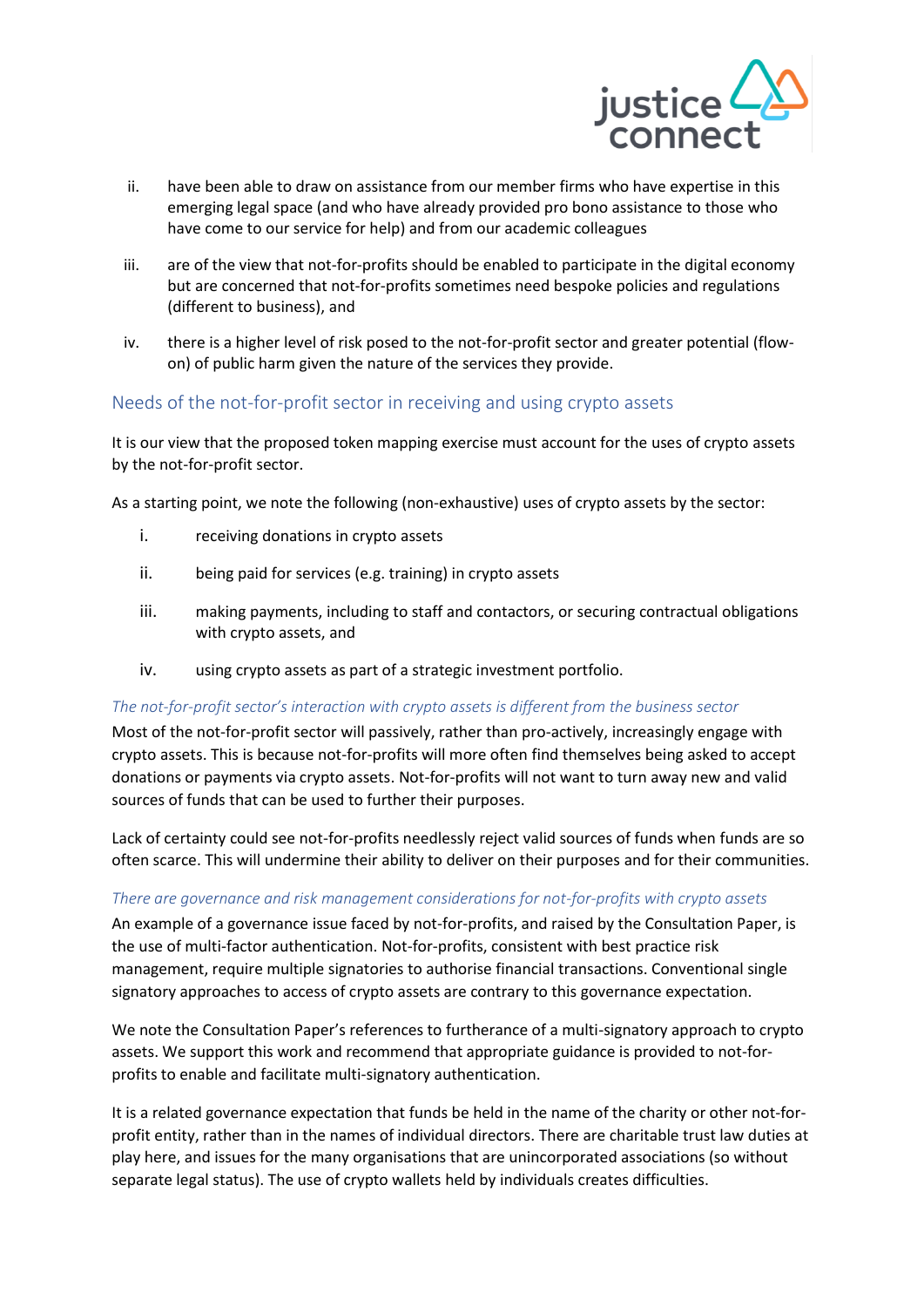

We recommend that further guidance be provided to the sector outlining best practice for the securing and maintaining crypto wallets and crypto assets consistent with other duties imposed on charity directors and trustees.

There is also concern about requirements to identify donors and to issue receipts − who is the donor and what value is ascribed to the donation. Crypto assets pose unique challenges here.

## *Case study*

Through our enquiry service we have seen many of the issues raised above.

Most recently, we had an urgent query following a donation to a charity which was facilitating emergency relief after the most recent 2022 floods. The charity sought legal advice about if it could accept a donation of crypto currency where the donor wanted to remain anonymous, how the donation should be classified from an accounting and tax perspective, its obligations about providing any receipt and generally how to manage any disclosure obligations to regulators. By facilitating a referral to a member law firm for pro bono advice, these questions were resolved and the donation, when divested, enabled more emergency relief to be provided in a regional community in a timely way.

*This enquiry is emblematic of the increasing relevance of crypto assets to the not-for-profit sector, the urgent nature of related queries and the potential inability of charities to further their purposes if they cannot expeditiously resolve how to accept and manage donations of crypto assets.* 

# Recommendations

- **1. The proposed token mapping exercise account for the uses of crypto assets by the not-forprofit sector, including those outlined above.**
- **2. Guidance, from regulators with which not-for-profits and charities already deal with (the ATO and Australian Charities and Not-for-profits Commission), be provided to ensure the sector has confidence to engage with crypto assets, assuredness as to the classification of assets and awareness as to related best practices, including multi-signatory authentication and how crypto wallets are held.**
- **3. Regulations be finalised to maximise the engagement of not-for-profits with crypto assets and the value, including via donations, that not-for-profits can attain from engagement with crypto assets. This should include regulation and associated guidance which facilitates the ability of not-for-profits (consistent with their purposes, organisational decisions and charity law) to either manage or divest crypto assets as appropriate.**

We note the questions raised by the Consultation Paper as to the regulatory approach to crypto assets. We are of the view that the involvement of regulators with which not-for-profits are familiar, and which themselves are familiar with the unique needs of not-for-profits, will be of benefit to the crypto asset and not-for-profit sector.

We would also like to flag our interest in any further discussion of Recommendation 4 of the Senate 'Select Committee on Australia as a Technology and Financial Centre' Final Report. Recommendation 4 states that "the committee recommends that the Australian Government establish a new Decentralised Autonomous Organisation company structure." We suggest that any proposed